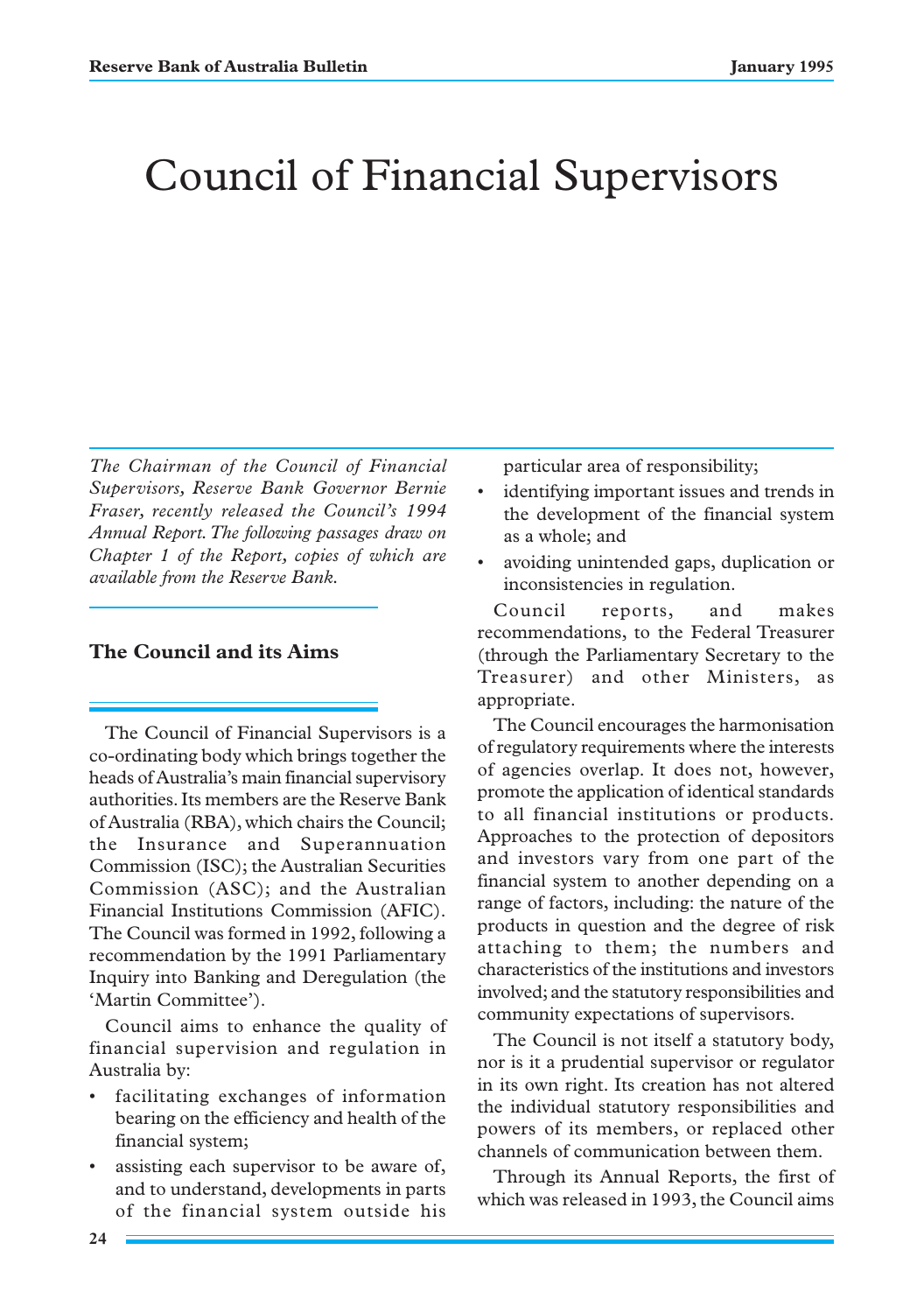#### **Reserve Bank of Australia Bulletin January 1995**

to provide the public with an overview of regulatory and other trends in the financial system, together with commentary on particular issues affecting its members. Annual Reports of the individual members of Council contain further details about their responsibilities and activities.

## **Council Activities in 1994**

In 1993 Council agreed on guidelines for the effective supervision of financial conglomerates, where two or more agencies have supervisory responsibilities. These guidelines recognise the critical importance of information-sharing among supervisors responsible for different parts of conglomerates. During 1994 Council members agreed to pursue legislative changes necessary to facilitate such information sharing, as well as establishing operating guidelines for the exchange of data.

During 1995 Council will be further considering aspects of conglomerates, including the supervisory treatment of holding companies.

The States have been reviewing supervisory arrangements for State-regulated financial institutions, such as friendly societies. In January 1994, Council wrote to the Federal Treasurer lending its support to a proposal that friendly societies be supervised under a uniform national framework, with AFIC as the co-ordinating and standard-setting body. Council argued that this would build on arrangements already in place for building societies and credit unions and help to minimise supervisory costs and overlaps. That proposal is now being implemented and is expected to be in place in 1995. In similar vein, Council is taking an interest in discussions on the regulatory framework for trustee companies.

During the year, Council discussed many other issues affecting two or more members. Notable among these was the regulation of derivatives, an issue which is receiving much attention internationally. The Report provides some background on derivatives markets and their regulation. Council is helping its members to keep abreast of the various reviews in this area, as well as providing a forum to help avoid inconsistencies and overlap in regulations which might be proposed.

The Council also reviewed the financial institutions which operate outside the regulatory framework of its members. While sizeable in aggregate terms – representing around \$44 billion in assets or 5 per cent of the financial system – these diverse institutions are mainly government-owned and/or government-guaranteed entities. Their activities are considered unlikely to pose significant risks to financial system stability.

In addition to Council's own work, staff of Council members have contributed to task forces reviewing regulations in various areas, including derivatives, publicly-offered common funds and friendly societies, and the exemptions from accounting standards given to banks and life insurance companies.

More details on these and other matters are provided in the Report and its appendices.

## **The Framework of Supervision/Regulation**

The Council has an important role in ensuring that Australia's regulatory framework allows for a competitive and efficient financial system while promoting its stability and reliability. Council aims also to ensure that regulation in Australia is in line with community and government goals, and is consistent with overseas supervisory trends.

Council members appreciate that Australia's supervisory arrangements will need to evolve with changes in the structure of the financial system. The establishment of the Council was itself a recognition of the changes that were occurring and the need for adaptation. For the time being at least, members are not persuaded that 'megasupervisors' or 'lead regulators' need to be established; in their